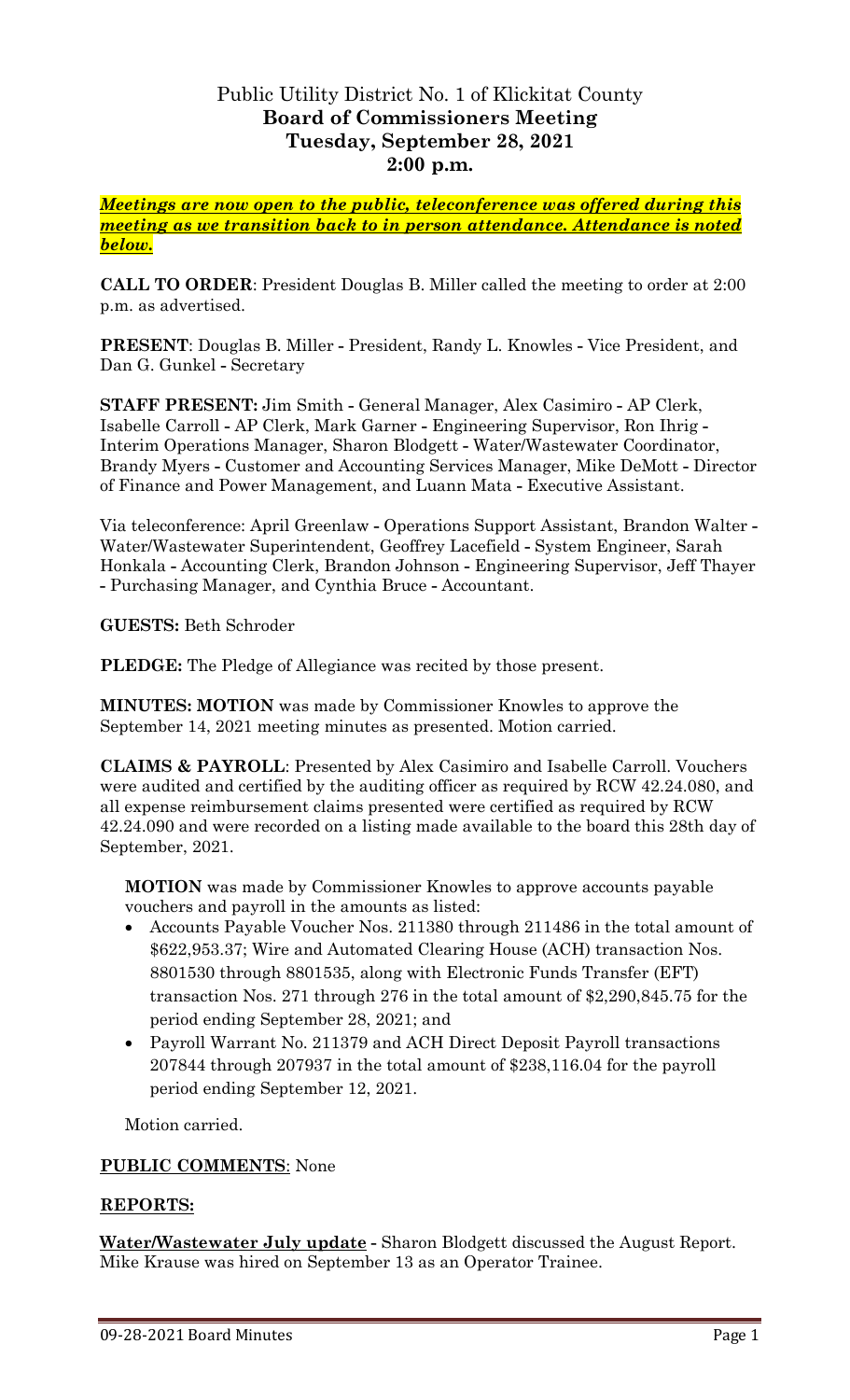A large leak was located in the Glenwood water system on Hanson Road. There was a 12" split across the top of a 2" water main. The estimated water loss was 324,000 gallons.

Rimrock water system has one remaining Department of Health (DOH) approved water connection. Staff is actively pursuing water leaks in this system and evaluating the option of additional connections with Department of Health. While the crew was lowering a waterline on Adams Loop, they noticed the shut off valve appeared to be leaking. They estimated that they were losing 2-3 gallons per minute and that this leak has been ongoing for some time. With the location of this leak, staff considered canceling the leak detection service scheduled for September 23. Additional discussions determined that continuing with this service would still be beneficial. This testing was completed last week, no report yet. Once we have completed these leak evaluations and get our water use efficiency numbers back down, staff will then purse additional system connections.

We are completing an emergency source investigation for the Bickleton water system. The original thought was to use the Bickleton School well, however, this past year they have experienced productivity issues. This has lead staff to pursue additional options. Greg & Jennifer Wilson may consider allowing their well for this service if our testing efforts establish their source is viable. Staff did ask the Board to consider their thoughts on whether or not they would allow the Wilson's to continue to use their well if it were agreed upon to be the Bickleton Water System emergency source.

After discussions with DOH, regarding the unsatisfactory source test results in Ponderosa, we will need to complete a capacity test and provide a construction report to DOH prior to upgrading the pump for well #1. Russ Patton is working on the details.

**Operations August update -** Ron Ihrig and Mark Garner presented the August update. Ron began the report stating that as of August we are still not meeting our reliably goal and cannot meet it by year end. Yesterday, we had a transmission outage toward Cleveland. It is common that the first rains of the fall season will bring on outages due to the moisture. Ron then complimented the crews and office staff for their outage response efforts. The crew found the problem, changed out the transmission pole and had everyone back in service within 4 hours.

Schedules **-** The Goldendale crew is scheduled two weeks out. Tim Garrigus has returned to work in his serviceman position. This allows the rotating temporary service man to return to the crew. The White Salmon crew is scheduled three weeks out at this point. They have around a week of customer work and have two weeks of work within the Husum substation to complete during this time.

Vegetation management **-** With the termination of the Asplundh contract, we have brought on a new Northwest Line Clearance crew to continue the work on the Satus line. We have two Northwest Line Clearance crews in the White Salmon area working near Loop Road. Rick Slawson is working a few weeks a month falling trees with Dale Stelter. In July there were 281 trees removed. In August that number was 151 trees. Ron has been evaluating our vegetation management projections for future work. His recommendation was to try and utilize three crews the rest of this year and in 2022. This would likely be two crews working feeders from beginning to end and one crew working on identified hot spots. He also recommended continuing to contract the tree removal effort as well. Lastly he mentioned that once we have gathered a few years of data the AI Dash and mapping technology we are implementing, should assist with making our vegetation clearing efforts more efficient in the future. Commissioner Miller inquired if we should consider undergrounding lines in these higher risk areas. Ron stated that right now, the material costs are challenging, but that it could be a philosophy to consider in the future. Commissioner Knowles would like to see a cost comparison of the vegetation management contractor costs vs. undergrounding line, staff will bring back an evaluation.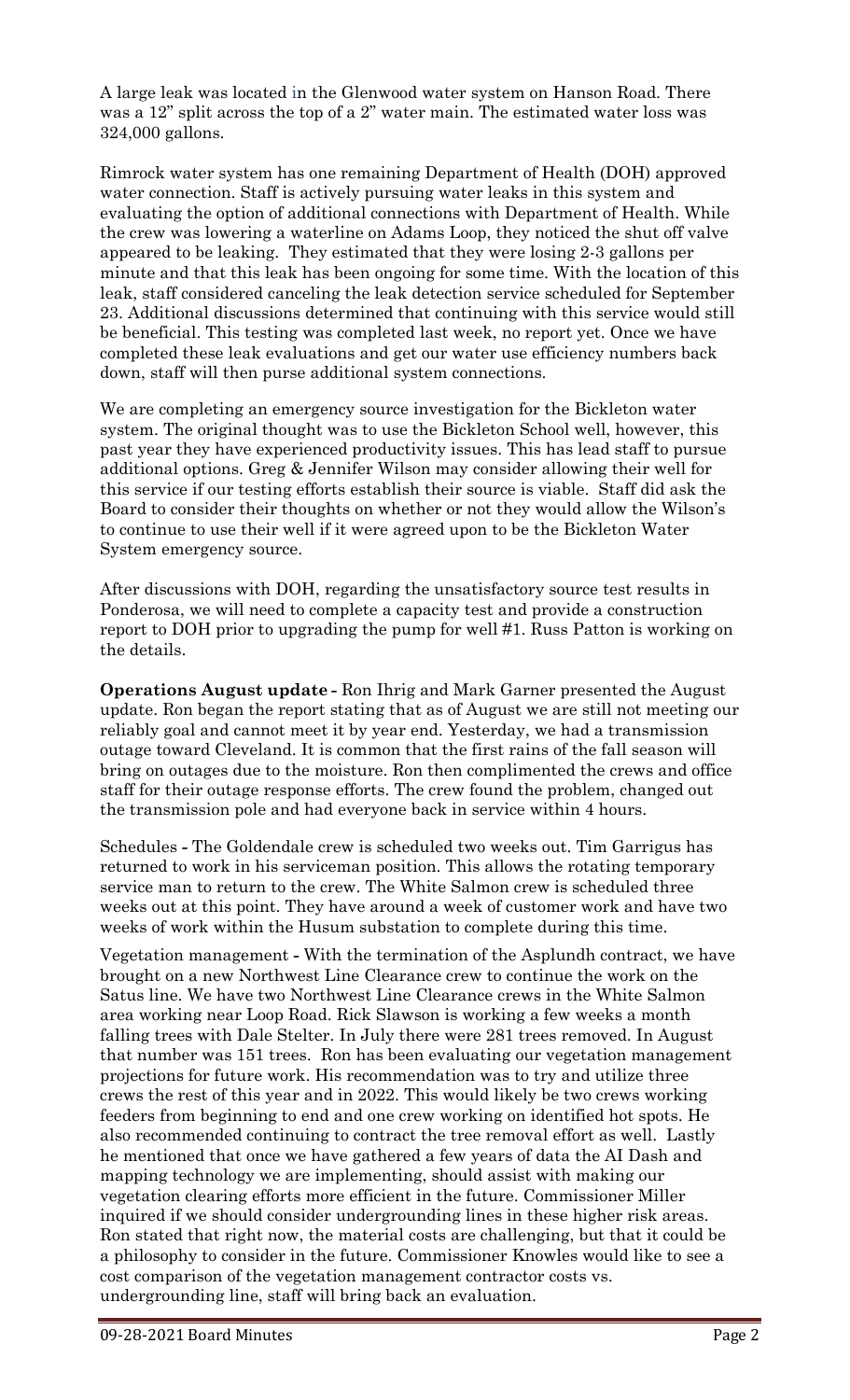Lastly, we experienced a break-in at the Goldendale warehouse last night. Northwest Line Clearance had a vehicle parked at our warehouse. They did not have one of their bins locked on their truck and a chainsaw stolen. This incident was reported to the police department.

**Engineering July update -** Mark Garner provided the August update.

Mark and Brandon Johnson attended a call with Mid-Columbia Economic Development District. The discussion was focused on the potential to bring dark fiber from Benton County to provide redundancy in the fiber service to the Gorge. MCEDD stated there is federal and regional interest. There is also grant funding available for potential funding options. Our contribution was to state that, if the project was funded, we would be willing to provide and maintain the dark fiber infrastructure. However, we do not have the interest or staffing to provide last mile fiber service to homes. The Commissioners were supportive of evaluating the potential to supply the back-bone main fiber line if funding was provided, but reinforced that we are not set up to provide last mile service. Staff will bring back information as discussions develop.

MA Collins substation construction material bids are running into potential lead time issues. We have a short construction window for this project. The plan was to purchase a prefabricated control building to minimize construction times, but the lead times are still in question. The Bonneville Power Administration's Rock Creek outage is scheduled for October 4-14, the initial switching will take down Renewable Natural Gas and the town of Roosevelt for a few hours. RNG plans to come back online before the 14th. Engineering is working with BPA to evaluate the possibility that an outage may not be necessary when they switch back to normal operation.

The Husum substation equipment installation and commissioning will be complete tomorrow. There is a night outage scheduled for Friday, October 8 beginning at 11:30 p.m. to 3:00 or 4:00 a.m. Saturday, October 9. The PacifiCorp operating agreement is signed and in place for future operations.

Staffing **-** Jim Brokaw is now the Metershop Superintendent. He has moved his desk location to the main office. Darren Shattuck was awarded the vacated Metershop Foreman position and there are offers extended to two wireman applicants.

Customer engineering has remained steady in August. The fall rush is beginning to pick up. White Salmon still has one customer four weeks out, but they are waiting for their electrician, not us. The Dock Crew is still working in Bickleton. They are rebuilding and conductoring the Sand Ridge Rd. project. This should be wrapped up at the end of next week. Once the removal project is complete, they will leave the property; we may bring them back to complete a 3 phase customer project in the Garrison Road area, if construction work in Goldendale increases.

**Customer Service COVID-19 program and account status update -** Brandy Myers provided an update on the available programs and staff efforts in preparation of the impending end to the disconnection moratorium. She stated her appreciation of the board's support and staffs efforts reaching out to customers who could benefit from our current programs. The programs have been promoted since July, with additional promotion over the next two months. We have assisted 537 customers, which equates to \$95,168 worth of assistance provided to date. Staff has increased their efforts to develop or reestablish key community partnerships. Informational pamphlets are being distributed now through those community partners. We have advertised at the local bank branches and provided information at local businesses. Unless the disconnect moratorium changes, it is scheduled to end September 30. In preparation of the lifting of the moratorium, we have had staff out placing door hangers this past week. This effort has provided a dual purpose; it meets the requirements for proceeding with disconnects, as well as provides us an opportunity to reach out with flyers promoting the assistance programs. Staff has distributed over one hundred door hangers this week. Additionally, over 500 outgoing customer calls are scheduled for this week. With this moratorium ending we are preparing to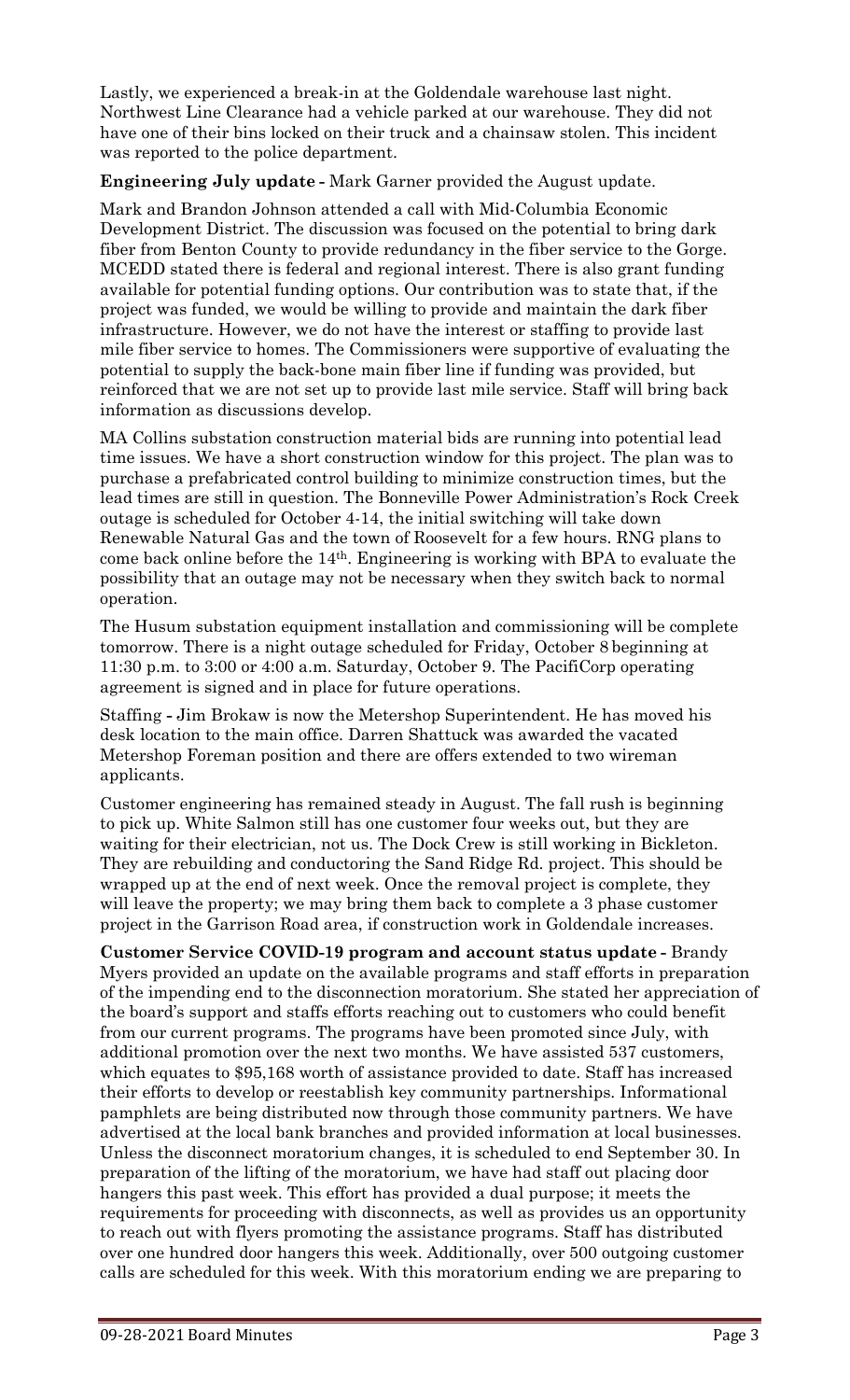once again reinstate late fees and penalties as well. Once we begin the disconnections we do not plan to provide after hour reconnection options at this point.

Our accounts receivable revenue continues to increase. The 20-21 collection balances continue to increase as well, but the number of costumers contributing to that collection balance have not changed much. Fortunately we are not as far behind as we had originally projected. The account write-offs between 2021- 2022 will continue to increase. We expect the overall "Over 91 days" uncollected to drop, however, we anticipate that the "inactive accounts" will increase.

Facilities **-** Brandy discussed the White Salmon hours of operation. She requested that we continue the business hours of Monday through Thursday 8:00 a.m. to 5:00 p.m. with the office remaining closed on Friday to provide staff time for training, collection activities and preparation for the remodel. Brandy also proposed that the board approve closing the White Salmon office during the upcoming project remodel. The construction proposals have been received and construction time is estimated from January to March. By closing the office it will also allow for completion in stages: demolition, then electrical, walls, etc. the total demolition and construction would be uninhibited by our normal business requirements. Jeff Thayer stated that the construction quotes estimate 8-10 weeks for construction. Commissioner Miller asked if contractor work will impact Estes Avenue in any way, Jeff stated that all materials will be stored and disposed of in the back of the building, so there are not any traffic impacts projected. Brandy stated there would be a drop box off of Estes Avenue. She also stated that once the remodel is complete White Salmon business hours would return to 8:00a.m. - 5:00p.m. Monday through Friday.

Brandy will bring back information on our Senior/low-income discount and the Clean Energy Transformation Act team will track the program for updates and report on next month.

**Power Supply discussion -** Mike DeMott had a follow on discussion of the current and future power supply markets as a continued discussion to our last meeting. Also discussed was our decision is to make our elections for power supply source options for the BPA 4th purchase period election, which is for FY2025-2028. This decision is due September 30, 2021. Various counterparties have been contacted for possible power supply and we are finding the future market is not as liquid as in previous periods. Power pricing has also been higher with more volatility in forward price curves. Our initial 4th purchase period election doesn't necessarily lock us in if we make an election that maintains our ability to investigate options in the future. Our initial election for non-federal power supply in our BPA contract can be zero, with BPA supplying all of our Tier II needs for all loads above Tier I. We have the ability to increase our Non-federal elections by specified BPA's notice deadlines in the future and decrease our BPA Tier II elections for supply accordingly. This means we really have a year from today to decide if we do something different with our non-federal election, but it would also provide us with time to conduct analysis before finalizing that election.

**MOTION** made by Commissioner Knowles to make our elections for the BPA 4th purchase period election for FY2025-2028 an election of 0 for our non-federal allocation. Motion carried.

Mike also mentioned that we made a super peak election over a year ago. We had until June 30, 2021 to present a super peak schedule to BPA. We utilized the sample schedule that was provided from BPA at that time to finalize our submission. We also spoke with previous and current account executives before submitting the information. About a week ago, BPA notified us that our schedule as previously submitted does not reflect the fine print requirements of the contract. We went back and reviewed our arrangement for power supply with The Energy Authority (TEA) to review the consequences of updating the schedule. For super peak hours the adjustment was approximately \$0.50 per hour. This equated to nearly \$35,000- \$40,000 costs to us. This is not in the overall picture a significant increase, but it is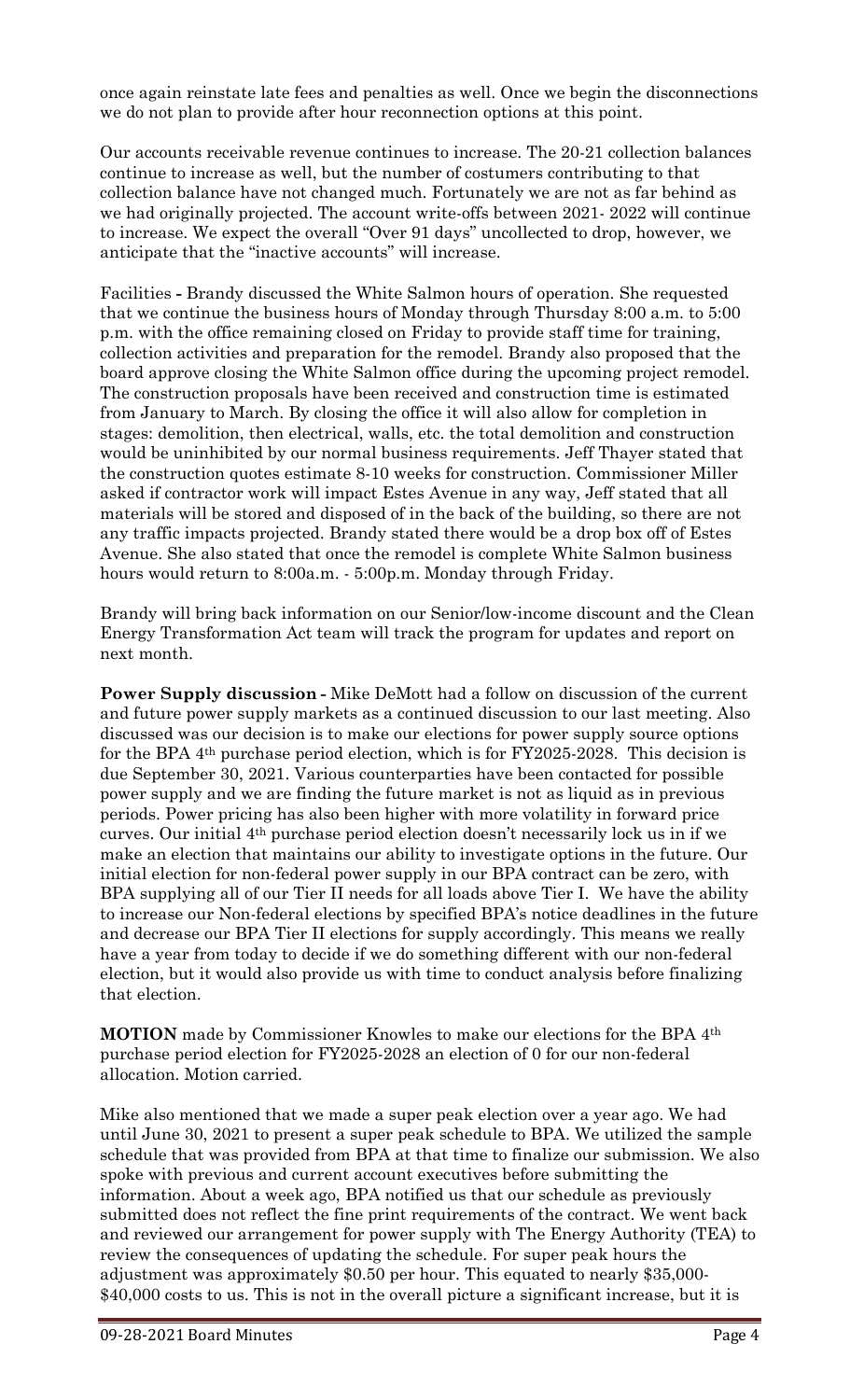still an increase. Mike still feels there is still value in pursuing the super peak election. Mike will need to update this schedule by Thursday if we choose to move forward. Board provided verbal support to move forward.

**COMMISSIONER DOUGLAS MILLER -** Commissioner Miller participated in the WPUDA water training session as a presenter. There was a committee of three individuals who spoke with future and present operators about water and wastewater systems.

**COMMISSIONER RANDY KNOWLES -** Commissioner Knowles attended a Public Utility Risk Management Systems meeting last week. Cyber coverage costs have increased by 200%-300% percent. There will be more detailed analysis provided at the November meeting. There was also an excess liability presentation. Cost projections for utility excess liability for fire coverage demonstrate a substantial coverage cost increase with a reduction in coverage maximums. They are also considering the maximum benefit be a lifetime aggregate benefit. This would mean if you claim the max benefit at some point, then the individual utility would bear all future losses. Commissioner Gunkel asked if prevention factors or mitigation planning could potentially reduce the premiums. At this point it did not look like it was a consideration. Commissioner Knowles will continue to bring back updates to this discussion.

**COMMISSIONER DAN GUNKEL -** Commissioner Gunkel did not have a report.

**GENERAL MANAGER - The following items are additions to the GM report.** The complete report can be found at: [htp://www.klickitatpud.com/topicalMenu/commissioners/GM\\_Reports.aspx](http://www.klickitatpud.com/topicalMenu/commissioners/GM_Reports.aspx)

Executive Session **-** this meeting has been moved to October 14, 2021; Noon - 3:00 p.m.

Mc Nary/Northern Wasco PUD **-** Northern Wasco is working to estimate the cost of replacing the stairs at the Mc Nary project. Kevin Ricks and Mike have reviewed the proposals and reviewed the engineering reports and discussed these with the Board. Commissioner Gunkel asked if a meeting with Northern Wasco should be scheduled so we can walk through the project proposals and discuss the differences of approach to work required. Jim will follow up.

Inventory- 2022 and beyond **-** Jeff Thayer is reviewing costs and delivery times on our general inventory. We are seeing increases in costs and lead times across the board. The upcoming budget proposal reflects a significant increase in total inventory dollars. An example Jeff provided was that in the past six months he has seen a 300%-400% increase in the cost of PVC. There has been a significant delivery date increase for wire. If ordered now the estimated delivery is April/May 2022. We are proposing that in 2022 we increase our inventory costs from \$1.6 to \$2.2 million. Some of this increase reflects inflation and some is due to delivery lead times and some would reflect procuring long lead time items for capital projects early. Commissioner Knowles agreed that this will be our reality for some period of time and it is a prudent thought to carry some overage in inventory to meet our demand.

Customer Update **-** Sharon Blodgett and Brandon Walter went to Glenwood to speak with a water customer. They both felt that this meeting was valuable as it brought to light an educational opportunity for our customer as well as for our staff. The customer's concerns were addressed.

Energy Northwest **-** as you know the Engineering department participated in the ENW intern program. Jim has been requested to participate in a panel discussion to promote the program and discuss the talent pools and industry challenges. This discussion will be held October 28.

## **AGENDA ITEMS: NONE**